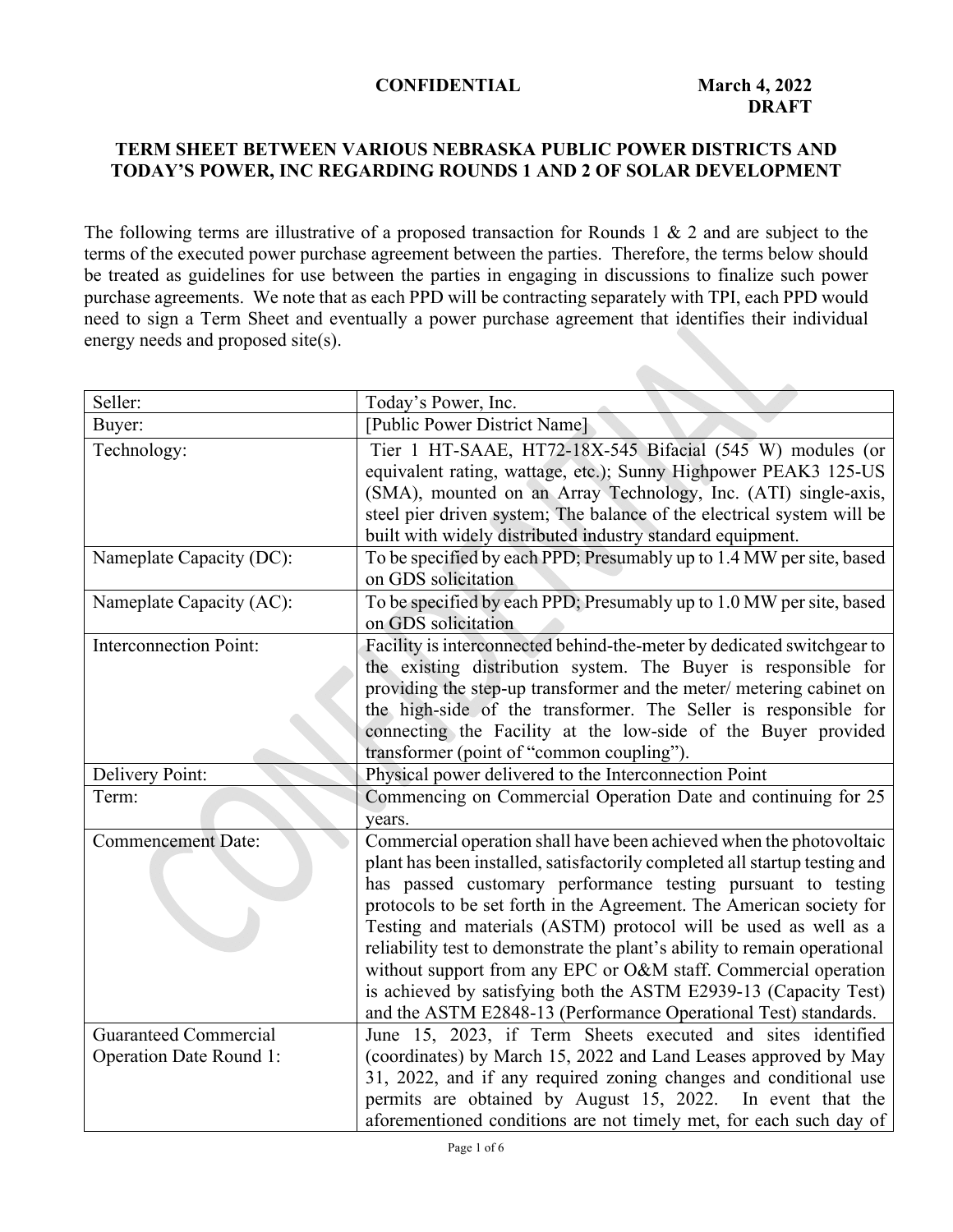|                                  | delay, the Seller shall be afforded a day and a half day extension to the                                                                                                                                                                                                                                                                                                          |          |          |                                                                             |
|----------------------------------|------------------------------------------------------------------------------------------------------------------------------------------------------------------------------------------------------------------------------------------------------------------------------------------------------------------------------------------------------------------------------------|----------|----------|-----------------------------------------------------------------------------|
|                                  | Guaranteed Commercial Operation Date.                                                                                                                                                                                                                                                                                                                                              |          |          |                                                                             |
| <b>Guaranteed Commercial</b>     | January 31, 2024, if Term Sheets executed and sites identified                                                                                                                                                                                                                                                                                                                     |          |          |                                                                             |
| <b>Operation Date Round 2:</b>   |                                                                                                                                                                                                                                                                                                                                                                                    |          |          | (coordinates) by September 1, 2022, and Land Leases approved by             |
|                                  | September 1, 2022, and if any required zoning changes and                                                                                                                                                                                                                                                                                                                          |          |          |                                                                             |
|                                  | conditional use permits are obtained by December 1, 2022. In event                                                                                                                                                                                                                                                                                                                 |          |          |                                                                             |
|                                  |                                                                                                                                                                                                                                                                                                                                                                                    |          |          | that the aforementioned conditions are not timely met, for each such        |
|                                  |                                                                                                                                                                                                                                                                                                                                                                                    |          |          | day of delay, the Seller shall be afforded a day and a half day extension   |
|                                  | to the Guaranteed Commercial Operation Date.                                                                                                                                                                                                                                                                                                                                       |          |          |                                                                             |
| Price Per Round:                 | 25-Year PPA<br>Solar<br>$1st$ 5-Year                                                                                                                                                                                                                                                                                                                                               |          |          | $2nd 5-Year$                                                                |
|                                  | <b>Option PPA</b><br>Location(s)                                                                                                                                                                                                                                                                                                                                                   |          |          | <b>Option PPA</b>                                                           |
|                                  | <b>Aggregate of</b>                                                                                                                                                                                                                                                                                                                                                                |          |          |                                                                             |
|                                  | all PPD sites                                                                                                                                                                                                                                                                                                                                                                      |          |          |                                                                             |
|                                  | as a total MW                                                                                                                                                                                                                                                                                                                                                                      |          |          |                                                                             |
|                                  | $(AC)$ Per                                                                                                                                                                                                                                                                                                                                                                         |          |          |                                                                             |
|                                  | <b>Round</b>                                                                                                                                                                                                                                                                                                                                                                       | \$/MWh   | \$/MWh   | \$/MWh                                                                      |
|                                  | <b>10 MW</b>                                                                                                                                                                                                                                                                                                                                                                       | \$42.273 | \$33.818 | \$33.818                                                                    |
|                                  | <b>20 MW</b>                                                                                                                                                                                                                                                                                                                                                                       | \$41.750 | \$33.400 | \$33.400                                                                    |
|                                  | <b>25 MW</b>                                                                                                                                                                                                                                                                                                                                                                       | \$41.750 | \$33.400 | \$33.400                                                                    |
|                                  | <b>30 MW</b>                                                                                                                                                                                                                                                                                                                                                                       | \$39.895 | \$31.916 | \$31.916                                                                    |
|                                  |                                                                                                                                                                                                                                                                                                                                                                                    |          |          |                                                                             |
|                                  | 35 MW<br>\$39.895<br>\$31.916<br>\$31.916                                                                                                                                                                                                                                                                                                                                          |          |          |                                                                             |
|                                  | Pricing is based on existing legislation and tax incentives. If such laws<br>change, the price may change to reflect such changes. Specifically, if<br>the 30% ITC becomes available 6 months prior to the proposed<br>Guaranteed Commercial Operation Date for each round, the price will<br>decrease by 2%.                                                                      |          |          |                                                                             |
|                                  |                                                                                                                                                                                                                                                                                                                                                                                    |          |          | Price does not reflect any cost to lease or purchase the sites or any state |
|                                  |                                                                                                                                                                                                                                                                                                                                                                                    |          |          | or local taxes, fees or related expenditures set by such entities related   |
|                                  | to renewable energy generation.                                                                                                                                                                                                                                                                                                                                                    |          |          |                                                                             |
|                                  |                                                                                                                                                                                                                                                                                                                                                                                    |          |          |                                                                             |
|                                  | Pricing is fixed without escalation for the Term.                                                                                                                                                                                                                                                                                                                                  |          |          |                                                                             |
| Billing:                         |                                                                                                                                                                                                                                                                                                                                                                                    |          |          | The energy generated by the Facility, as measured by Seller's revenue       |
|                                  | quality meter, multiplied by the energy price and provided to the                                                                                                                                                                                                                                                                                                                  |          |          |                                                                             |
|                                  | Buyer for payment within each calendar month                                                                                                                                                                                                                                                                                                                                       |          |          |                                                                             |
| $Product(s)$ :                   | Capacity, Energy, and Environmental Attributes                                                                                                                                                                                                                                                                                                                                     |          |          |                                                                             |
| <b>Environmental Attributes:</b> | Any Solar Renewable Energy Credits, emissions, air quality or other<br>environmental attribute, aspect, characteristic, claim, credit, benefit,<br>reduction, offset or allowance, howsoever entitled or designated,<br>resulting from, attributable to or associated with the Facility's benefits<br>to the environment and capable of being measured, verified, or<br>calculated |          |          |                                                                             |
| Management of Environmental      |                                                                                                                                                                                                                                                                                                                                                                                    |          |          | Seller may provide proposals to manage Buyer's Environmental                |
| Attributes                       | Attributes under a separate agreement to secure an additional revenue                                                                                                                                                                                                                                                                                                              |          |          |                                                                             |
|                                  | stream for Buyer.                                                                                                                                                                                                                                                                                                                                                                  |          |          |                                                                             |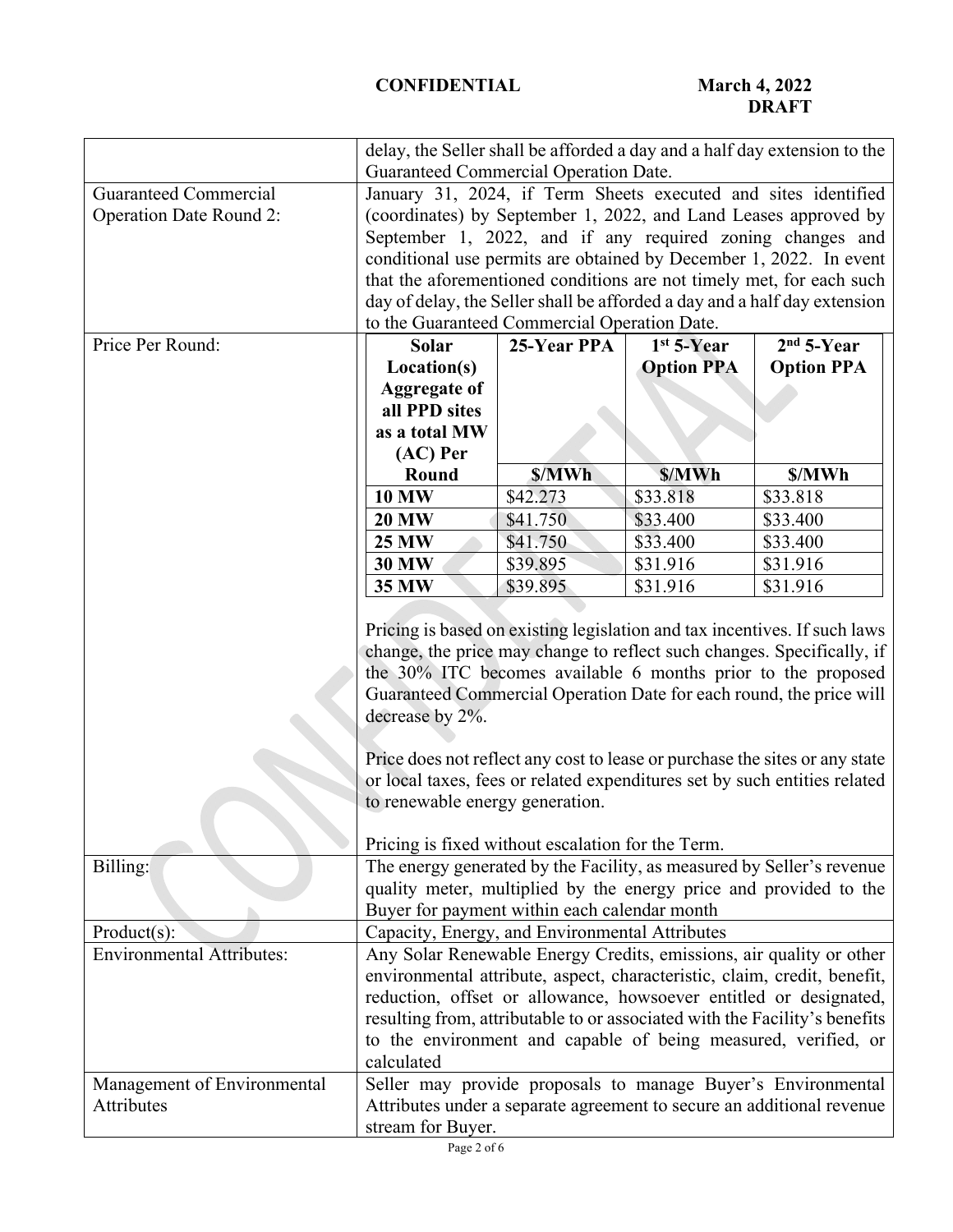| Operations & Maintenance:               | Buyer grants Seller the rights to access, install and operate the system<br>during the Term without any fee. However, installation, operation,<br>and system maintenance costs, including ancillary maintenance of the<br>site shall be Seller's sole responsibility during the term of this<br>Agreement and any extension thereto.<br>Seller shall not during the months of June through September inclusive<br>schedule any maintenance that reduces the Energy generation<br>capability of the Facility by more than ten percent $(10\%)$ , unless $(i)$<br>such outages are required to avoid damage to the Facility, or (ii) such<br>maintenance is necessary to maintain equipment warranties and<br>cannot be scheduled outside the months of June through September. |
|-----------------------------------------|-------------------------------------------------------------------------------------------------------------------------------------------------------------------------------------------------------------------------------------------------------------------------------------------------------------------------------------------------------------------------------------------------------------------------------------------------------------------------------------------------------------------------------------------------------------------------------------------------------------------------------------------------------------------------------------------------------------------------------------------------------------------------------|
|                                         | Any scheduled maintenance will be coordinated in advance with<br>Buyer, with a mutually agreed start date and duration.                                                                                                                                                                                                                                                                                                                                                                                                                                                                                                                                                                                                                                                       |
| <b>Estimated Annual Energy Output</b>   | Means the number of MWh specified by Seller to Buyer in writing<br>based on the operating characteristics of the solar module Technology<br>selected by Seller for use at the Facility and the capacity factor of the<br>Facility, as initially described herein.                                                                                                                                                                                                                                                                                                                                                                                                                                                                                                             |
|                                         | Annual degradation is expected to be 0.5%                                                                                                                                                                                                                                                                                                                                                                                                                                                                                                                                                                                                                                                                                                                                     |
|                                         | Within thirty (30) days after selecting any modification to solar<br>module Technology, Seller will notify Buyer in writing of the<br>Estimated Annual Energy Output and the same shall thereby be<br>incorporated herein by this reference.                                                                                                                                                                                                                                                                                                                                                                                                                                                                                                                                  |
| <b>Guaranteed Percentage:</b>           | 85% of Estimated Annual Energy Production without weather<br>adjustments and adding back any Buyer-requested curtailments.                                                                                                                                                                                                                                                                                                                                                                                                                                                                                                                                                                                                                                                    |
| <b>Guaranteed Quantity:</b>             | For each contract year, the product of (i) the Guaranteed Percentage,<br>and (ii) Estimated Annual Energy Output for the current year.                                                                                                                                                                                                                                                                                                                                                                                                                                                                                                                                                                                                                                        |
| <b>Excused Quantity:</b>                | Means an amount of electric energy equal to the amount of Energy<br>Output that would have been generated and delivered to the Delivery<br>Point during such Commercial Operation Year but that was not so<br>generated and delivered as a result of: (i) a Force Majeure event; (ii) a<br>System Emergency; (iii) a System Curtailment; (iv) a Seller initiated<br>curtailment during periods of time when the Transmission System is<br>unavailable or operating outside the defined voltage, frequency limits,<br>or other operational parameters of the Generation Equipment.                                                                                                                                                                                             |
| Annual Shortfall:                       | Means a non-negative amount of electric energy for a calendar year<br>operation calculated in the following manner: Guaranteed Percentage<br>times Estimated Annual Energy Output less the actual annual<br>generation output and the Excused Quantity                                                                                                                                                                                                                                                                                                                                                                                                                                                                                                                        |
| Annual Shortfall Liquidated<br>Damages: | The Seller shall, on an annual basis on the January invoice following<br>the end of each calendar year, pay to Buyer as liquidated damages<br>\$34/MWh for Annual Shortfall.                                                                                                                                                                                                                                                                                                                                                                                                                                                                                                                                                                                                  |
| Site Access & Easement<br>Agreement     | Seller will lease property from Buyer for \$1 per year for a term<br>consistent with developing and decommissioning the Project.<br>The                                                                                                                                                                                                                                                                                                                                                                                                                                                                                                                                                                                                                                       |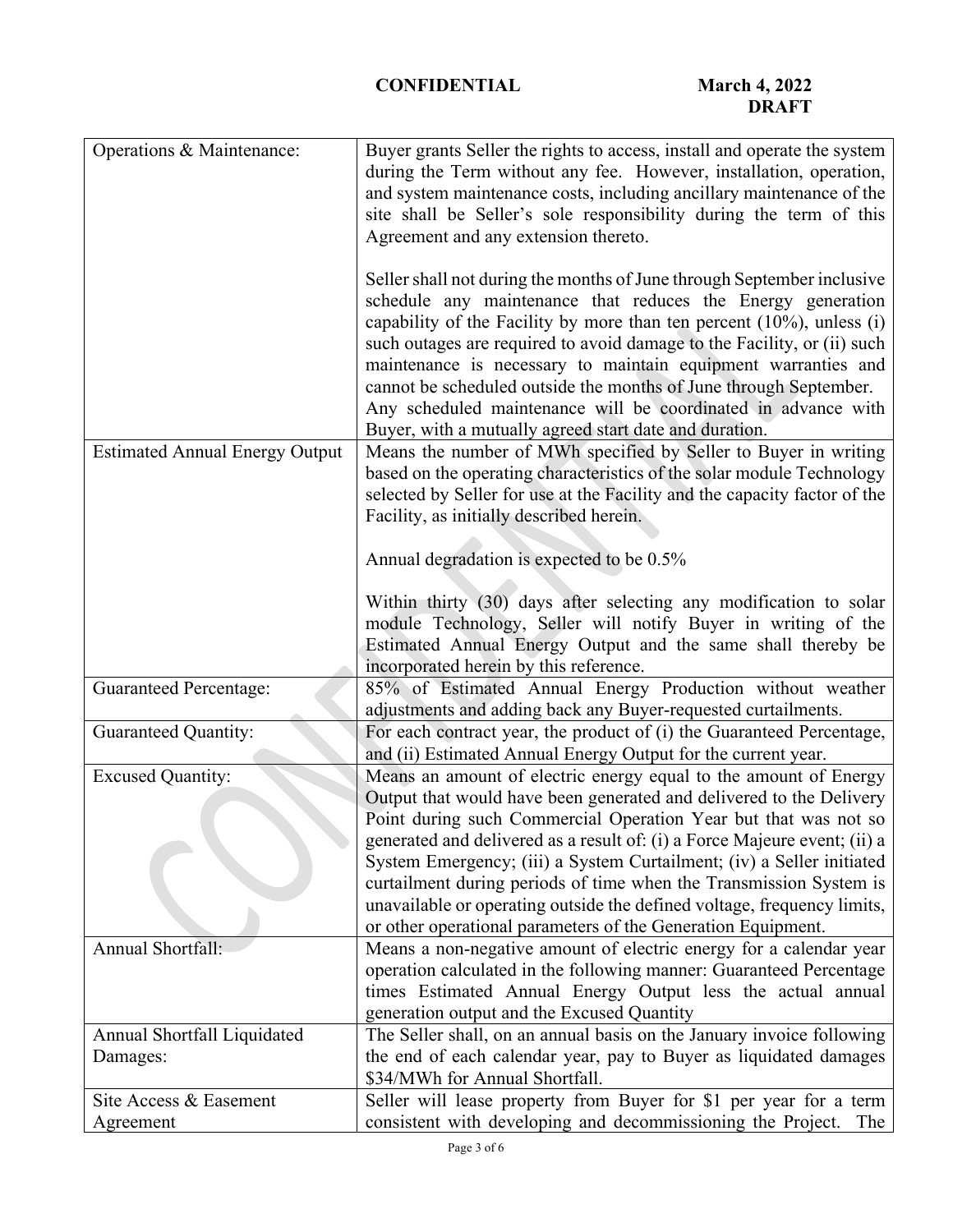|                            | term of the lease shall cover the term of the PPA, any extensions of         |
|----------------------------|------------------------------------------------------------------------------|
|                            | the PPA, and additional time necessary for facility construction and         |
|                            | decommissioning. Seller shall assume all maintenance, insurance, and         |
|                            | improvement removal costs, as set forth in the Landowner Lease $\&$          |
|                            | Easement Agreement. Additionally, Seller shall indemnify and hold            |
|                            | Buyer harmless from any and all and liability resulting from Seller's        |
|                            | construction, operation, and maintenance of the System, except that          |
|                            | solely caused by Buyer's negligence or any breach of the Landowner           |
|                            | Lease & Easement Agreements.                                                 |
| Landowner Lease & Easement | Any site control agreements entered into by the Buyer must meet the          |
| Agreements:                | terms of the PPA and shall not require Seller to incur any costs except      |
|                            | those incurred through the Site Access Agreement between Buyer and           |
|                            | Seller. Each site will need to meet RUS requirements for financing.          |
|                            | The term of such agreements must be for a minimum of 30 years.               |
| Nameplate Capacity Tax     | Seller shall be responsible for remitting the annual Nameplate               |
|                            | Capacity Tax to each county on an annual basis.                              |
| <b>Delay Damages:</b>      | \$240/MW-day penalty                                                         |
| Seller Security:           | Seller proposes to utilize a Cash Proposal or Letter of Credit applicable    |
|                            | for use by each PPDs per the number of MWs installed for that PPD            |
|                            | to be held in a replenishable escrow account.                                |
|                            |                                                                              |
|                            | Development Security: \$50,000 per MW AC                                     |
|                            | Performance Security: \$30,000 per MW AC                                     |
|                            | To secure its obligations, Seller shall deliver the Development              |
|                            | Security to an agreed escrow agent within thirty (30) days of the            |
|                            | [Effective Date]. Development Security shall be in the form of cash.         |
|                            |                                                                              |
|                            | To secure its obligations, Seller shall deliver Performance Security to      |
|                            | an agreed escrow agent on or before the Commercial Operation Date.           |
|                            |                                                                              |
|                            | Any funds withdrawn from the escrow agent for Delay Damages or               |
|                            | Annual Shortfall Liquidated Damages will be replenished by Seller.           |
|                            |                                                                              |
| <b>Test Power:</b>         | Prior to the Commencement Date of the Facility, Buyer agrees to              |
|                            | accept test power at 50% of the Fixed Price.                                 |
| Assignment:                | Seller may not assign or sell the Project or Agreement without the           |
|                            | prior consent of Buyer, which shall not be unreasonably withheld,            |
|                            | except for limited instances, including financing arrangements or any        |
|                            | transfers to an affiliate.                                                   |
| End of Term:               | Buyer will be given the option to purchase the solar facility at Fair        |
|                            | Market Value at the End of Term; extend the Term of the PPA; or              |
|                            | request the solar facility be removed at the end of the Term.                |
|                            |                                                                              |
|                            | If Buyer chooses removal, Seller shall, at its sole cost and expense,        |
|                            | restore the site substantially to its original condition leaving the site in |
|                            | a good, clean, and environmentally sound condition. Removal and              |

 $\overline{\phantom{a}}$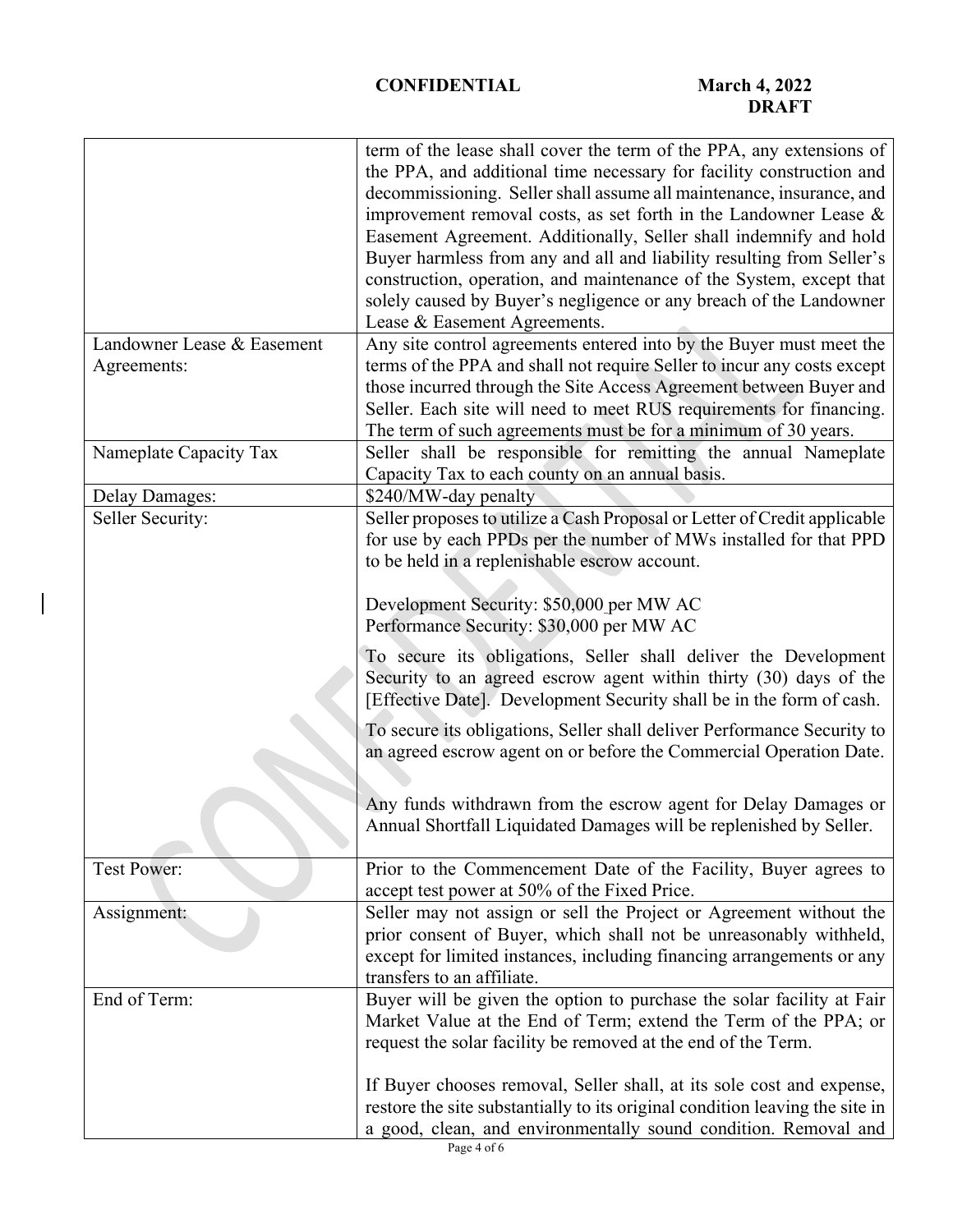# **CONFIDENTIAL March 4, 2022**

|                          | restoration shall be completed by Seller within one (1) year from the   |  |
|--------------------------|-------------------------------------------------------------------------|--|
|                          | date of expiration or termination of the PPA                            |  |
| <b>Extension Rights:</b> | Subject to any potential changes in law, regulation or equivalent       |  |
|                          | ordinance that requires Seller to expend substantial investment to      |  |
|                          | continue to operate the facility, Buyer may, in its sole discretion,    |  |
|                          | extend the Term of the facility under the PPA for up to two (2)         |  |
|                          | additional five-year extensions at the $1St$ and $2nd$ Option PPA Fixed |  |
|                          | Price listed in the table above.                                        |  |
| Opinion Letter:          | Buyer to provide legal confirmation that such PPD has abided by all     |  |
|                          | regulations and laws necessary to enter into a PPA and any ancillary    |  |
|                          | agreements with Seller                                                  |  |

# **Supplemental Information:**

Please consider the following when selecting locations. This will greatly aid in Seller's ability to hold the Price.

1. Property should be orientated north/south with dimensions similar to below.

|                                 | Array Sizes in Feet (assumes square or rectangle) |                  |                    |                  |
|---------------------------------|---------------------------------------------------|------------------|--------------------|------------------|
|                                 | <b>North-South</b>                                | <b>East-West</b> | <b>North-South</b> | <b>East-West</b> |
| 1.4 MW DC /<br><b>1.0 MW AC</b> | 770                                               | 420              | 1200               | 310              |

- 2. Attention given to soil types. Specifically, discussions with line man regarding "hardness" when installing poles. Predrilling sites increases costs to construct significantly, and therefore the Fixed Price is subject to change for such sites.
- 3. A schedule will be developed for each individual site based on the proposed Commercial Operation Date pursuant to that Round.

These are the essential terms to the PPA. Additional terms to be negotiated between parties.